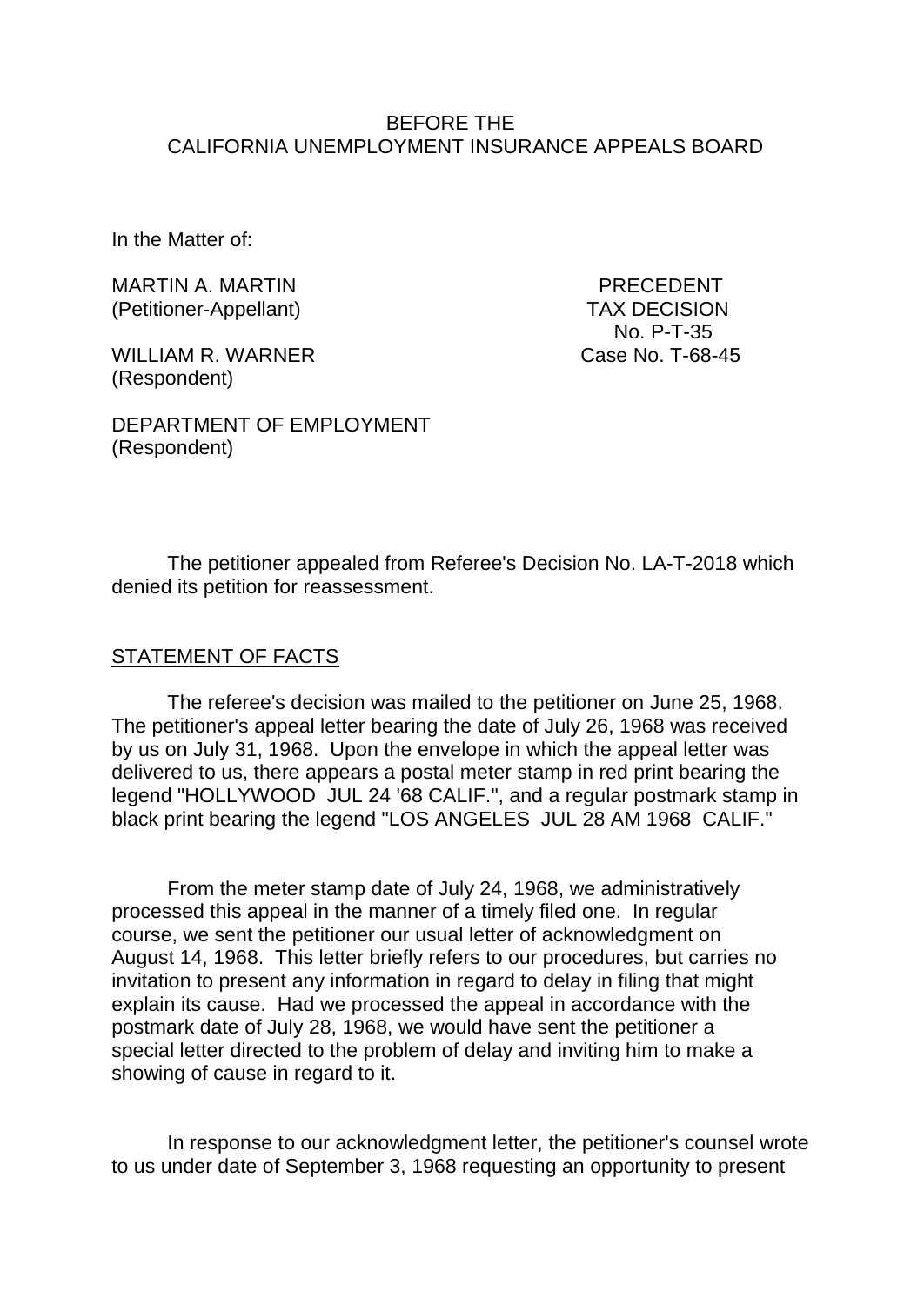written and oral argument to us and also requesting a loan of the transcript and exhibits. We received his letter on September 5, 1968. The envelope in which it was delivered to us bore the stamp of the same postal meter with the legend "HOLLYWOOD SEP 30 '68 CALIF."

In reviewing these requests, the conflict between the postal meter date and the regular postmark date on the appeal envelope came to our attention. Accordingly, on September 17, 1968, we advised the petitioner of the timeliness problem presented by the postmark date and invited him to present an explanation of delay within ten days. The petitioner's counsel replied by letter dated September 20, 1968, in which he urged the timeliness of the appeal based upon the meter stamp date without presenting any explanation of delay.

On September 25, 1968 we advised the petitioner's counsel that the timeliness of the appeal would have to be determined from the official postmark date on the envelope in which the appeal letter was delivered to us unless it could be established that this postmark erroneously reflected the time of deposit of the appeal letter in the United States mail. Again we invited the petitioner to submit any explanation of delay in filing that might show good cause permitting an extension of the filing time. We have received no reply to this letter.

# REASONS FOR DECISION

The method by which we determine the timeliness of an appeal is set forth in detail in our Precedent Decision No. P-T-23. Since these proceedings are administrative rather than civil, we do not consider that Code of Civil Procedure sections 10 and 12, upon which the petitioner bases his computation of time, are applicable to them. However, we do recognize the applicability of Government Code sections 6700 and 6800 which establish the same principles of time computation.

The problem here is merely that of establishing the date to which the computation of time is to apply. We cannot accept the date of the petitioner's counsel's postal meter as the filing date of the appeal in the absence of a more convincing explanation of its accuracy in view of the following:

1. The letter enclosed in the metered envelope bears on its face a date two days later than the meter date.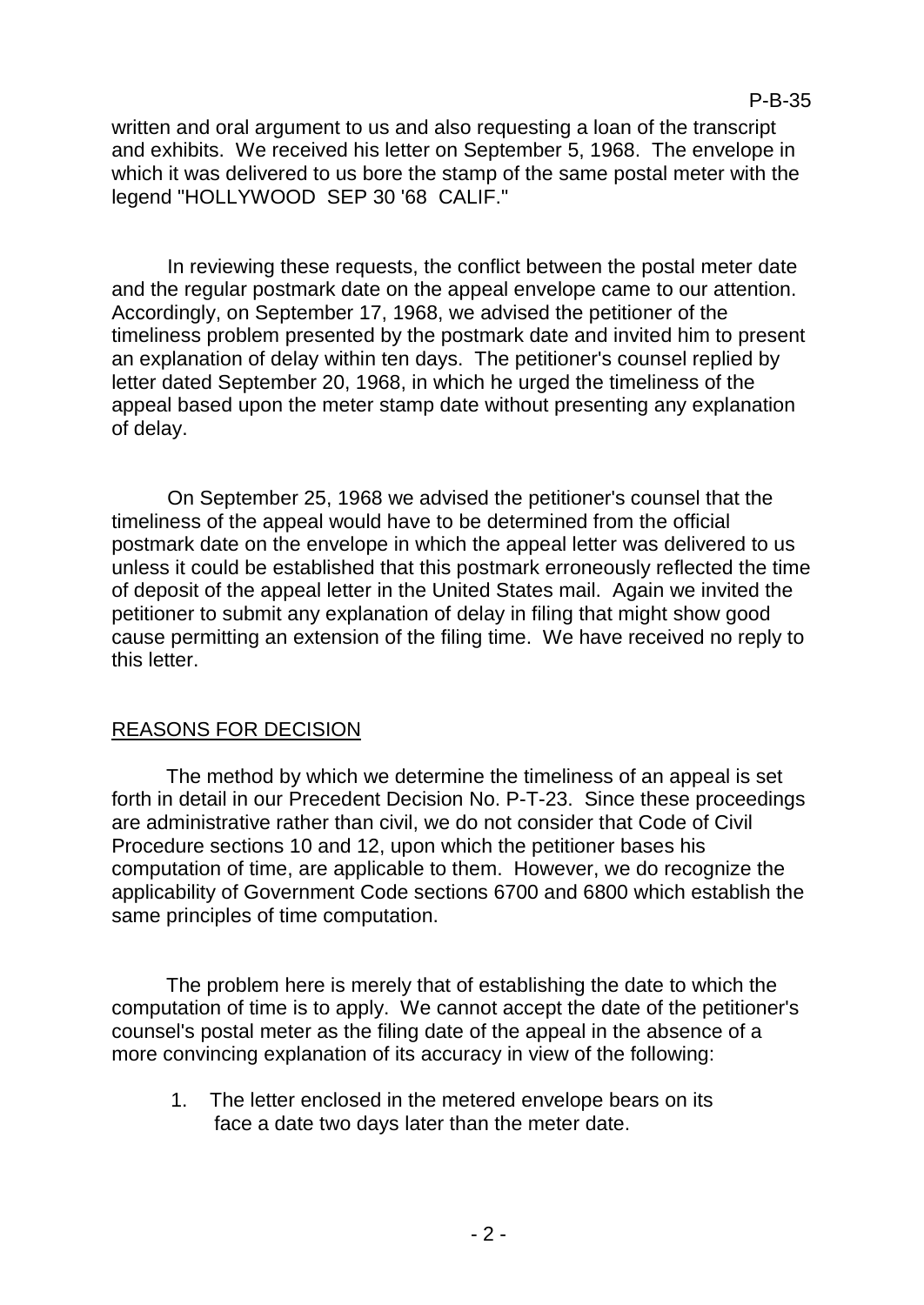- 2. This same envelope bears an official postmark date four days later than the meter date.
- 3. The postal meter was under the control of the petitioner's counsel.
- 4. Its reliability is subject to further question from the fact that the subsequent letter from the petitioner's counsel, bearing on its face the date of September 3, 1968, was received by us on September 5*,* 1968 in an envelope bearing a meter date of September 30, 1968, imprinted by the same meter, an obviously incorrect date.

There is nothing in the record before us to indicate that the official postmark date of July 28, 1968 erroneously reflects the time of deposit of the appeal letter in the United States mail. Accordingly, we hold that the petition was filed on the official postmark date.

The computation of filing period commences with the day following the mailing of the referee's decision as the first day. This was Wednesday, June 26, 1968, and the thirtieth day of the period is by direct count Thursday, July 25, 1968. Since the referee's decision was mailed to the petitioner, this period was extended one further day to Friday, July 26, 1968, under the provisions of Unemployment Insurance Code section 1140, in the manner set forth in Code of Civil Procedure section 1013 (prior to its amendment effective November 13, 1968). No further extensions of filing time are indicated by the record before us.

Accordingly, we have no jurisdiction under the statute to review a petition filed after July 26, 1968 in the absence of an explanation which shows good cause for the delay in filing. No such explanation has been presented to us and none is apparent in the record. We find, therefore, that the petition was not timely filed and must be dismissed.

In reaching our decision, we have carefully considered the fact that there was an error in the administrative processing of the petitioner's appeal when it was received by us. Our concern has centered on the question as to whether because of such an error the petitioner might be entitled to relief in the nature of estoppel. It is our conclusion that no such relief is available to the petitioner for the following reasons: